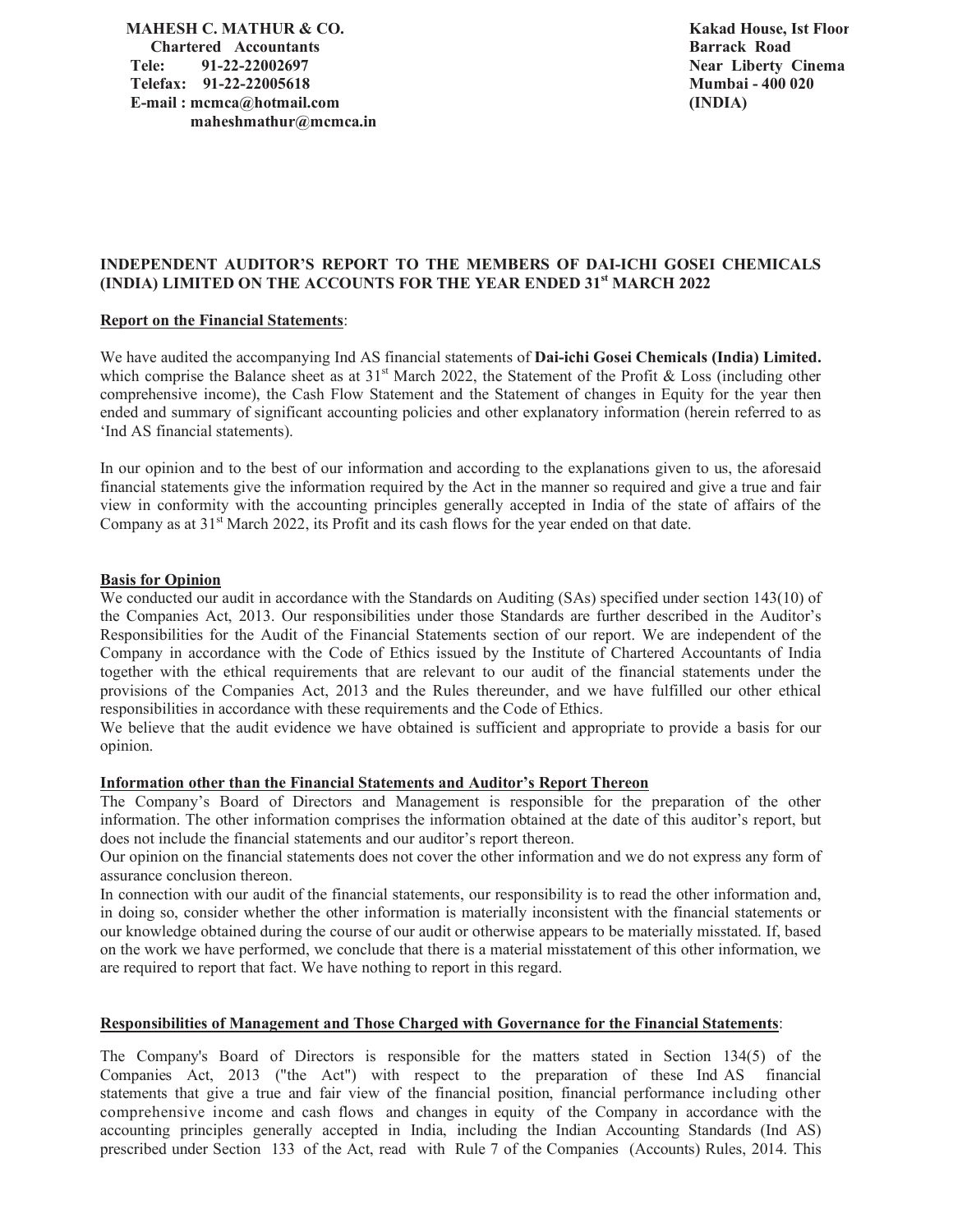responsibility also includes maintenance of adequate accounting records in accordance with the provisions of the Act for safeguarding of the assets of the Company and for preventing and detecting frauds and other irregularities; the selection and application of appropriate accounting policies; making judgments and estimates that are reasonable and prudent; and the design, implementation and maintenance of adequate internal financial controls, that were operating effectively for ensuring the accuracy and completeness of the accounting records, relevant to the preparation and presentation of the Ind AS financial statements that give a true and fair view and are free from material misstatement, whether due to fraud or error.

## **Information other than the Financial Statements and Auditor's Report Thereon**

The Company's Board of Directors and Management is responsible for the preparation of the other information. The other information comprises the information obtained at the date of this auditor's report but does not include the financial statements and our auditor's report thereon.

Our opinion on the financial statements does not cover the other information and we do not express any form of assurance conclusion thereon.

In connection with our audit of the financial statements, our responsibility is to read the other information and, in doing so, consider whether the other information is materially inconsistent with the financial statements, or our knowledge obtained during the course of our audit or otherwise appears to be materially misstated. If, based on the work we have performed, we conclude that there is a material misstatement of this other information, we are required to report that fact. We have nothing to report in this regard.

## **Auditors Responsibility**:

Our objectives are to obtain reasonable assurance about whether the Ind AS financial statements as a whole are free from material misstatement, whether due to fraud or error, and to issue an auditor's report that includes our opinion. Reasonable assurance is a high level of assurance, but is not a guarantee that an audit conducted in accordance with SAs will always detect a material misstatement when it exists. Misstatements can arise from fraud or error and are considered material if, individually or in the aggregate, they could reasonably be expected to influence the economic decisions of users taken on the basis of these financial statements.

As part of an audit in accordance with SAs, we exercise professional judgment and maintain professional skepticism throughout the audit. We also:

• Identify and assess the risks of material misstatement of the Ind AS financial statements, whether due to fraud or error, design and perform audit procedures responsive to those risks, and obtain audit evidence that is sufficient and appropriate to provide a basis for our opinion. The risk of not detecting a material misstatement resulting from fraud is higher than for one resulting from error, as fraud may involve collusion, forgery, intentional omissions, misrepresentations, or the override of internal control.

• Obtain an understanding of internal control relevant to the audit in order to design audit procedures that are appropriate in the circumstances. Under section  $143(3)(i)$  of the Companies Act, 2013, we are also responsible for expressing our opinion on whether the company has adequate internal financial controls system in place and the operating effectiveness of such controls.

• Evaluate the appropriateness of accounting policies used and the reasonableness of accounting estimates and related disclosures made by management.

• Conclude on the appropriateness of management's use of the going concern basis of accounting and, based on the audit evidence obtained, whether a material uncertainty exists related to events or conditions that may cast significant doubt on the Company's ability to continue as a going concern. If we conclude that a material uncertainty exists, we are required to draw attention in our auditor's report to the related disclosures in the financial statements or, if such disclosures are inadequate, to modify our opinion. Our conclusions are based on the audit evidence obtained up to the date of our auditor's report. However, future events or conditions may cause the Company to cease to continue as a going concern.

• Evaluate the overall presentation, structure and content of the financial statements, including the disclosures, and whether the financial statements represent the underlying transactions and events in a manner that achieves fair presentation.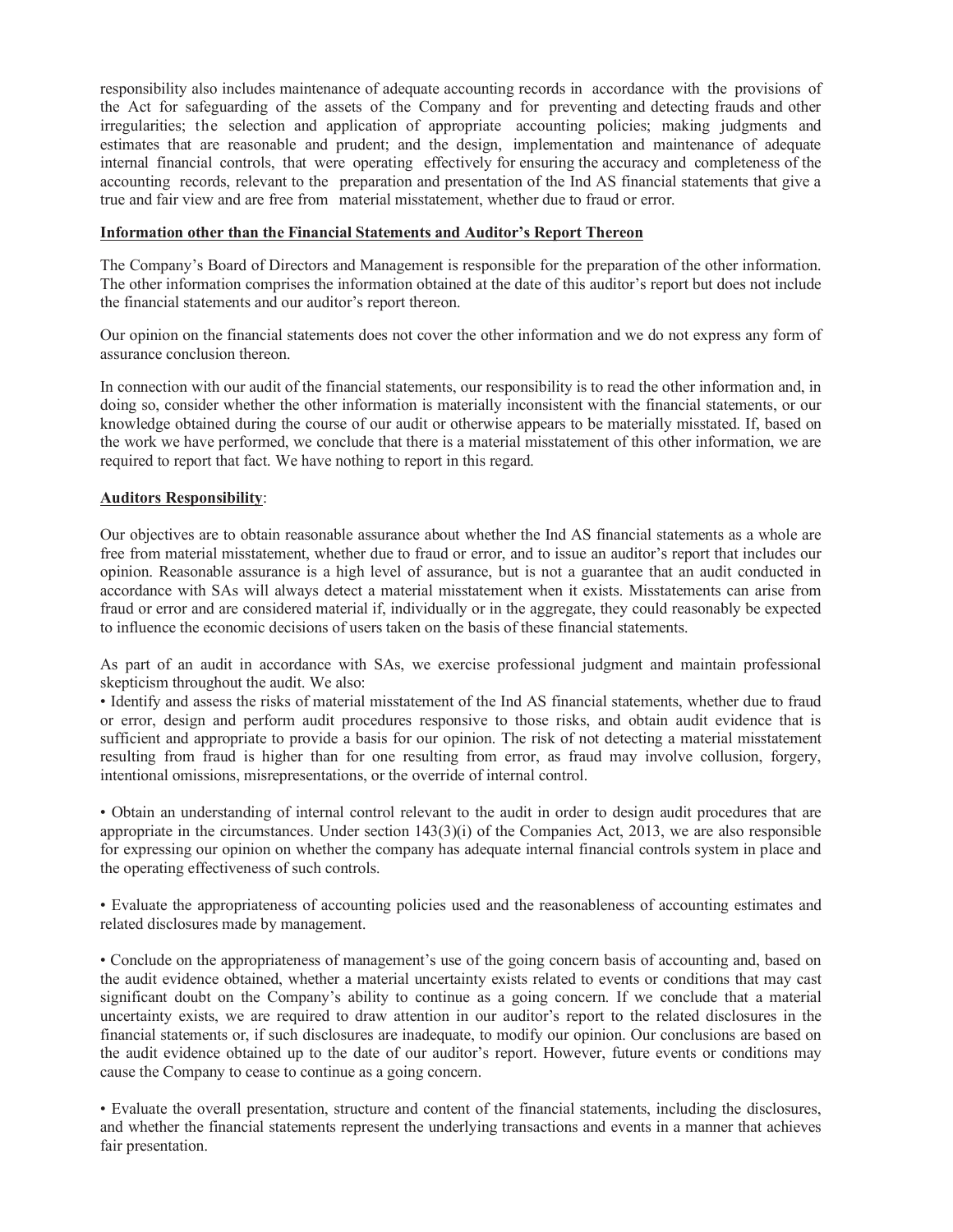We communicate with those charged with governance regarding, among other matters, the planned scope and timing of the audit and significant audit findings, including any significant deficiencies in internal control that we identify during our audit.

We also provide those charged with governance with a statement that we have complied with relevant ethical requirements regarding independence, and to communicate with them all relationships and other matters that may reasonably be thought to bear on our independence, and where applicable, related safeguards.

From the matters communicated with those charged with governance, we determine those matters that were of most significance in the audit of the financial statements of the current period and are therefore the key audit matters. We describe these matters in our auditor's report unless law or regulation precludes public disclosure about the matter or when, in extremely rare circumstances, we determine that a matter should not be communicated in our report because the adverse consequences of doing so would reasonably be expected to outweigh the public interest benefits of such communication.

# **Opinion**

In our opinion and to the best of our information and according to the explanations given to us, the aforesaid Ind AS financial statements give the information required by the Act in the manner so required and give a true and fair view in conformity with the accounting principles generally accepted in India, including Ind AS, of the financial position of the Company as at  $31<sup>st</sup>$  March 2022, the financial performance including other comprehensive income, its cash flows and the changes in equity for the year ended on that date.

# **Emphasis of Matters**

*We draw attention to the following matters in the Notes to the Ind AS financial statements: Note 8 –B (1) in the Ind AS financial statements which indicate that the existence of a material uncertainty that may cast significant doubt about the Company's ability to continue as a going concern. However, the financial statements of the Company have been prepared on a going concern basis for the reasons stated in the said Note.* 

The Company has accumulated losses and its net worth has been substantially eroded.

## **Report on Other Legal and Regulatory Requirements:**

1. As required by the companies (Auditor's Report) Order, 2020 ("the Order") issued by the Central Government of India in terms of subsection (11) of Section 143 of the Act, we enclose in the Annexure 'A' statement on the matters specified in paragraphs 3 & 4 of the said Order.

2. As required by Section 143 (3) of the Act, we report that:

- a) we have sought and obtained all the information and explanation which to the best of our knowledge and belief were necessary for the purpose of our audit.
- b) in our opinion proper books of account as required by law have been kept by the company so far as appears from our examinations of these books.
- c) the Balance Sheet, Statement of Profit & Loss and the Cash Flow statement and the Statement of Changes in Equity dealt with by this report are in agreement with the books of account
- d) in our opinion, the Balance sheet and statement of Profit & Loss and cash flow statement comply with the Indian Accounting Standards (Ind AS) prescribed under Section 133 of the Act, read with Rule 7 of the Companies (Accounts) Rules, 2014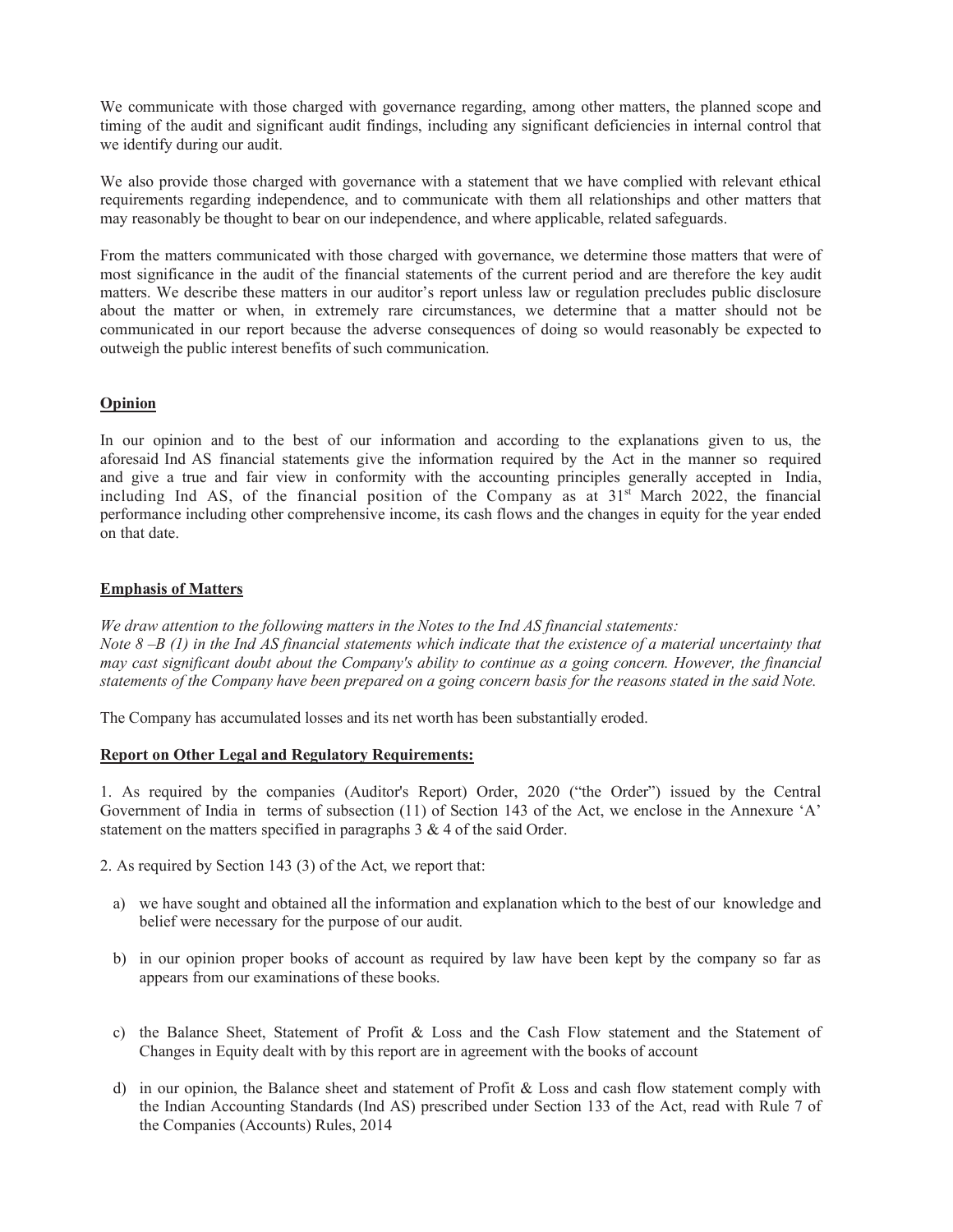- e) The going concern matter described in sub-paragraph (b) under the Emphasis of Matters paragraph above, in our opinion, may have an adverse effect on the functioning of the Company.
- f) On the basis of the written representations received from the directors as on  $31^{st}$  March, 2022 taken on record by the Board of Directors, none of the directors is disqualified as on  $31^{st}$  March, 2022 from being appointed as a director in terms of Section 164 (2) of the Act.
- g) With respect to the adequacy of the internal financial controls over financial reporting of the Group and the operating effectiveness of such controls, refer to our separate report in "Annexure B"; and
- h) With respect to the other matters to be included in the Auditor's Report in accordance with Rule 11 of the Companies (Audit and Auditors) Rules, 2014, in our opinion and to the best of our information and according to the explanations given to us:
	- i. The Company does not have any pending litigations which would impact its financial position
	- ii. The Company did not have any long-term contracts including derivative contracts for which there were any material foreseeable losses
	- iii. There has been no delay in transferring amounts, required to be transferred, to the Investor Education and Protection Fund by the Company

# **For Mahesh C. Mathur & Co. Chartered Accountants Firm Regn No. 105800W**

MATHUR MAHESH CHANDRA 19:55:40 + 05'30' Digitally signed by MATHUR MAHESH **CHANDRA** Date: 2022.04.29

**(Mahesh C. Mathur) Proprietor M/No.5880(1963)**

**UDIN: 2005880AIDGLV7047 Place: Mumbai Date: 29th April 2022**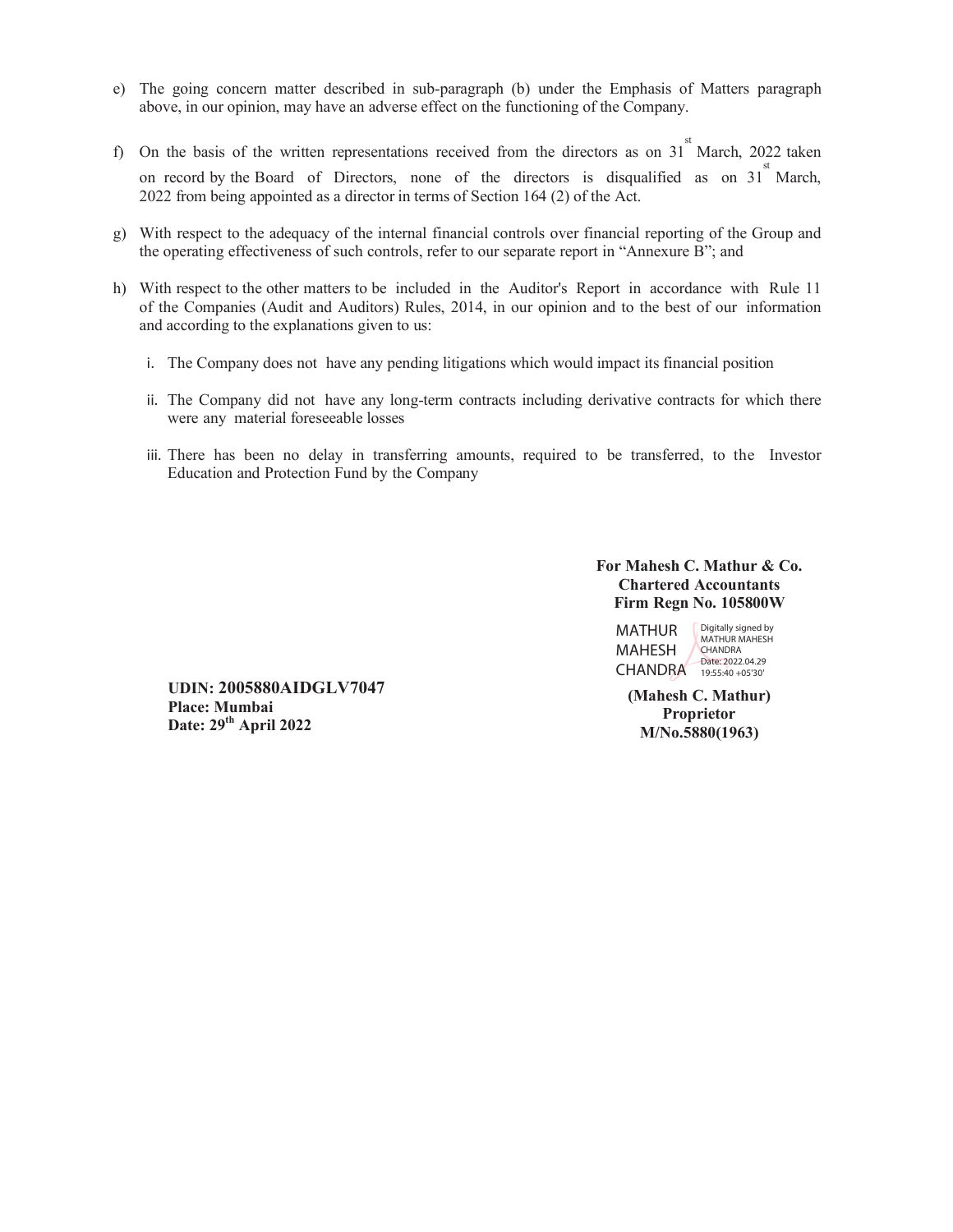# **ANNEXURE "A" AS REFERRED TO IN PARAGRAPH 5 OF OUR AUDIT REPORT OF EVEN DATE ON ACCOUNTS OF DAI-ICHI GOSEI CHEMICALS INDIA LIMITED FOR THE YEAR ENDED ON 31ST MARCH, 2022**

- 1. Since the Company does not have any Property, Plant and Equipment, the provisions of clause 3 (i) (a) of the Companies (Auditor's Report) Order, 2020 are not applicable.
- 2. Since the Company does not have any Property, Plant and Equipment, the provisions of clause 3 (i) (b) of the Companies (Auditor's Report) Order, 2020 are not applicable.
- 3. Since the Company does not have any Property, Plant and Equipment, the provisions of clause 3 (i) (c) of the Companies (Auditor's Report) Order, 2020 are not applicable.
- 4. Since the Company does not have any Property, Plant and Equipment, the provisions of clause 3 (i) (d) of the Companies (Auditor's Report) Order, 2020 are not applicable.
- 5. Based on our audit procedures and on the information and explanations given to us, we are of the opinion that no proceedings have been initiated or are pending against the company for holding any Benami property under the "Benami Transactions (Prohibition) Act, 1988 and Rules made thereunder
- 6. Since the Company did not have any inventory during the year, the provisions of clause 3 (ii) (a) of the Companies (Auditor's Report) Order, 2020 are not applicable.
- 7. Based on our audit procedures and on the information and explanations given to us, we are of the opinion that during any point of time of the year, the Company has not been sanctioned working capital limits in excess of Rs. 5 crores, in aggregate, from banks or financial institutions on the basis of security of current assets; whether the quarterly returns or statements filed by the Company with such banks or financial institutions are in agreement with the books of account of the Company.
- 8. The Company has not granted any loans, secured or unsecured, to companies, firms, limited liability partnerships or other parties listed in the register maintained under section 189 of the Companies Act, 2013. Accordingly, the provisions of clause 3 (iii) of the Companies (Auditor's Report) Order, 2020 are not applicable to the Company.
- 9. The Company has not granted any loans, secured or unsecured, investments, guarantees and security as per Sec 185 and 186 of the Companies Act, 2013. Accordingly, the provisions of clause 3 (iii) (iv) of the Companies (Auditor's Report) Order, 2020 are not applicable to the Company.
- 10. Since the Company has not accepted deposits from the public the provisions of clause 3 (v) of the Companies (Auditor's Report) Order, 2020 are not applicable. According to the information and explanations given to us no order has been passed by the Company Law Board or National Company Law Tribunal or Reserve Bank of India or any Court or any other Tribunal on the Company.
- 11. Since, the Company has not transacted any business, the provisions of clause 3 (vi) of the Companies (Auditor's Report) Order, 2020 are not applicable to the Company.
- 12. According to the information and explanations given to us and on the basis of our examination of the books of account, in our opinion, the Company is regular in depositing with the appropriate authorities undisputed statutory dues including Provident Fund, Investor Education and Protection Fund, Employees' State Insurance, Income-tax, Sales-tax, Wealth-tax, Service tax, Custom Duty, Excise Duty, Goods and Service Tax, Cess and other statutory dues applicable to it. According to the information and explanations given to us, there are no arrears of outstanding statutory dues as at 31st March 2022 for a period of more than six months from the date they became payable.
- 13. According to the information and explanations given to us and the records of the Company examined by us, there are no amounts in respect of Sales Tax, Income Tax, Wealth Tax, Service Tax, Custom Duty, Excise Duty, Cess and Goods and Service Tax that have not been deposited with the appropriate authorities on account of any dispute.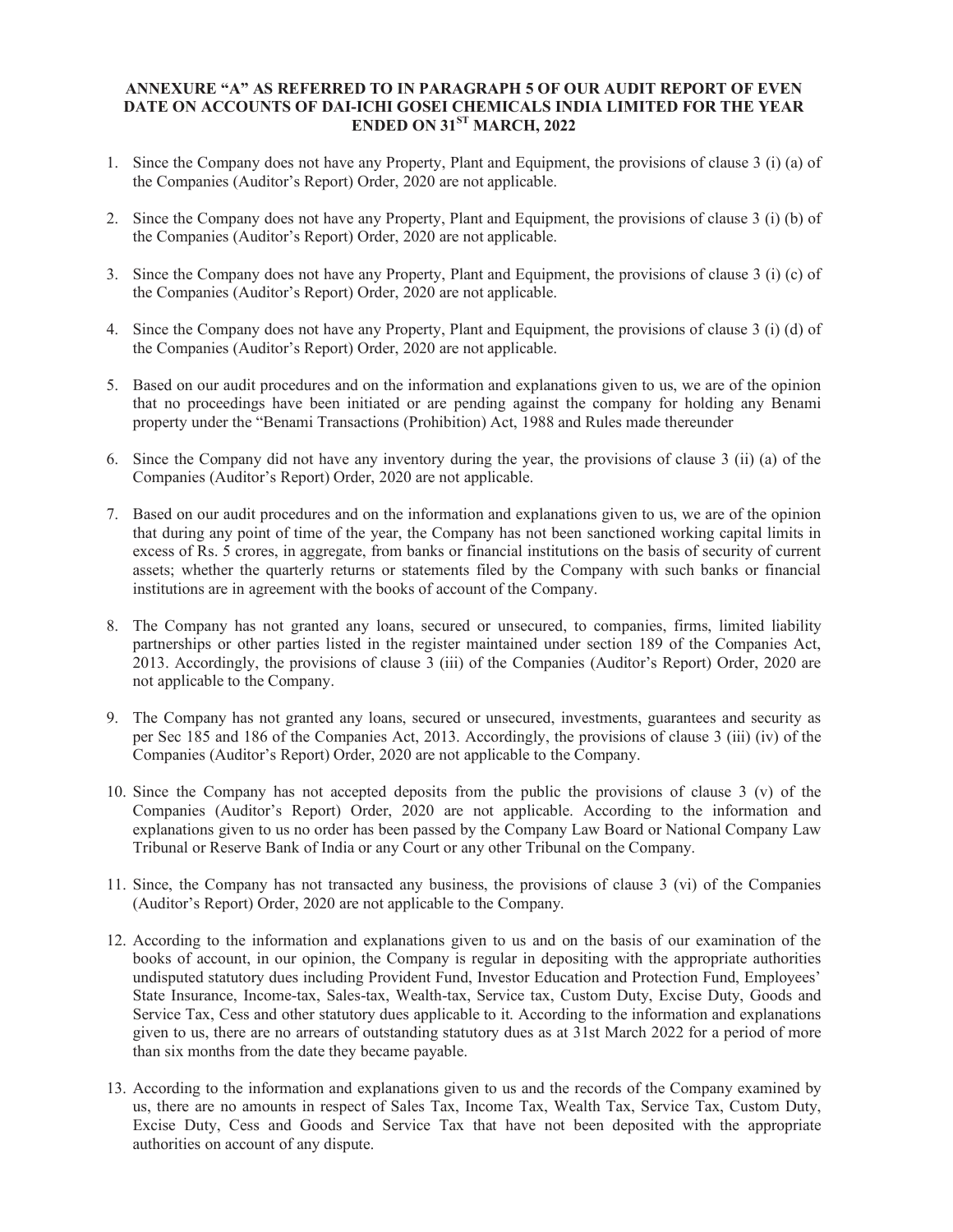- 14. Based on our audit procedures and on the information and explanations given to us, we are of the opinion that there are no transactions not recorded in the books of account have been surrendered or disclosed as income during the year in the tax assessments under the Income Tax Act, 1961.
- 15. Based on our audit procedures and on the information and explanations given to us, we are of the opinion that the Company has not defaulted in repayment of dues to a financial institution, bank or debenture holders.
- 16. Since Company has not raised any moneys by way of initial public offer nor taken any term loans. Hence, the provisions of clause 3 (x) (a) of the Companies (Auditor's Report) Order, 2020 are not applicable to the Company.
- 17. The Company has not made any preferential allotment or private placement of shares or fully or partly convertible debentures during the year under review. Hence, the provisions of clause 3 (x) (b) of the Companies (Auditor's Report) Order, 2020 are not applicable.
- 18. During the course of our examination of the books and records of the Company, carried out in accordance with the generally accepted auditing practices in India, and according to the information and explanations given to us, we have neither come across any instances of material fraud on or by the Company, noticed or reported during the year, nor have we been informed of such case by management.
- 19. The company is not a Nidhi Company and hence, the provisions of clause 3 (xii) of the Companies (Auditor's Report) Order, 2020 are not applicable.
- 20. The Transactions with related parties are in compliance with Sec 177 & 188 of the Companies Act 2013 and have been disclosed in the Ind AS Financial Statements as required by the applicable Accounting Standards.
- 21. The Company has an adequate internal audit system commensurate with the size and nature of its business. Since no internal auditor has been appointed for the period under audit, provisions of clause 3 (xiv) (b) of the Companies (Auditor's Report) Order, 2020 are not applicable.
- 22. Based on our audit procedures and on the information and explanations given to us, we are of the opinion that the Company has not entered into any non-cash transactions with directors or persons connected with them. Hence, the provisions of clause 3 (xv) of the Companies (Auditor's Report) Order, 2020 are not applicable
- 23. The company is not required to be registered under Sec 45-IA of the Reserve Bank Act, 1944. Hence, the provisions of clause 3 (xvi) of the Companies (Auditor's Report) Order, 2020 are not applicable.
- 24. The company has incurred cash losses in the financial year of Rs. 66,815 and in the immediate preceding of Rs. 3,006.
- 25. The statutory auditors have not resigned and hence, provisions of clause 3 (xviii) of the Companies (Auditor's Report) Order, 2020 are not applicable.
- 26. On the basis of the financial ratios, ageing and expected dates of realization of financial assets and payment of financial liabilities, other information accompanying the financial statements, the auditor's knowledge of the Board of Directors and management plans, whether *we are of the opinion that material uncertainty exists as on the date of the audit report that company is capable of meeting its liabilities existing at the date of balance sheet as and when they fall due within a period of one year from the balance sheet date. Refer to our note under 'Emphasis of Matter' in the audit report.*
- 27. Since, the Company has not transacted any business, the provisions of clause 3 (xx) of the Companies (Auditor's Report) Order, 2020 are not applicable to the Company.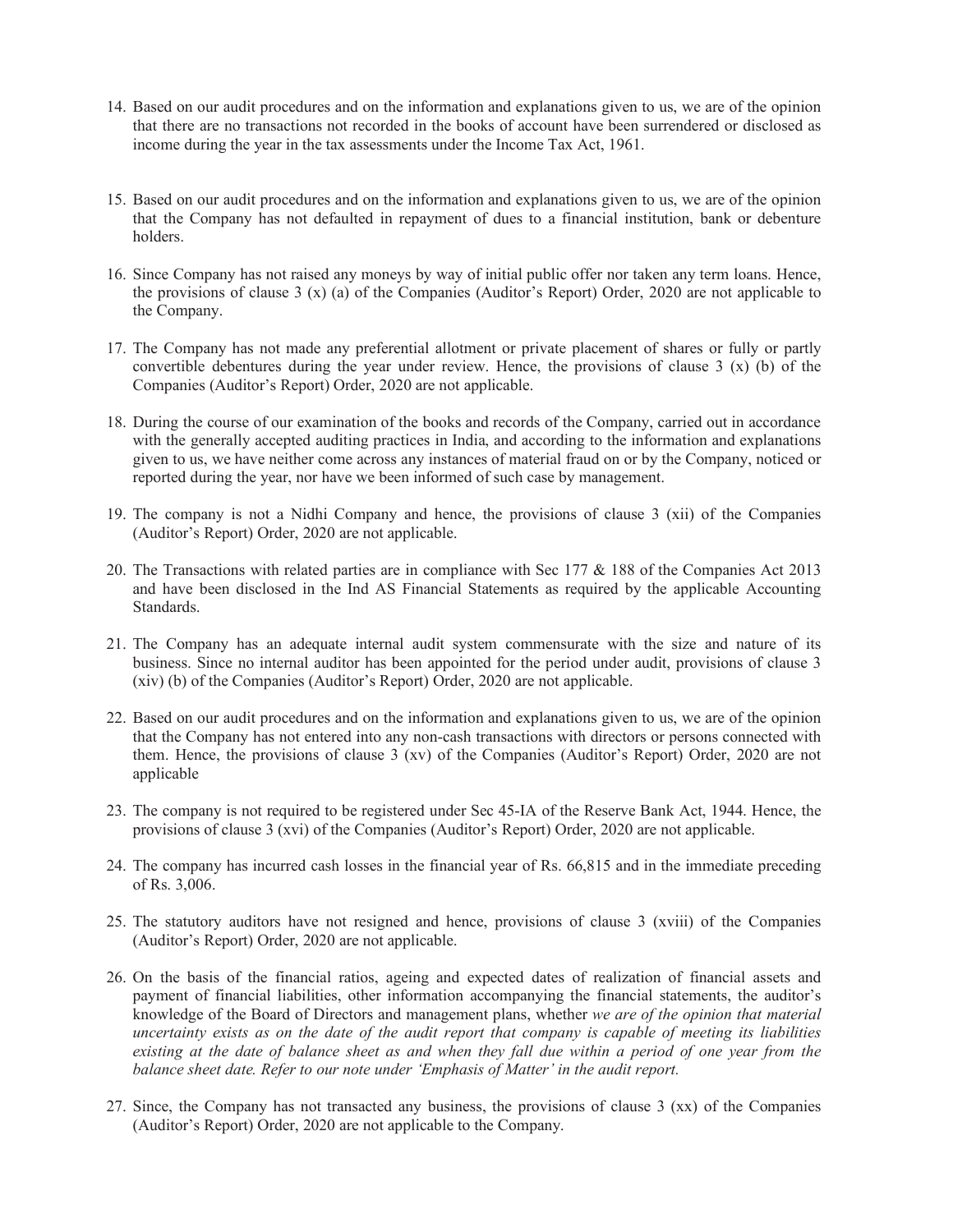28. The requirement of preparation of 'Consolidated Financial Statements' is not applicable to the company for the period covered under audit. Hence, the provisions of clause 3 (xxi) of the Companies (Auditor's le to the Company.

**UDIN: 2005880AIDGLV7047 Place: Mumbai Date: 29th April 2022** 

 **For Mahesh C. Mathur & Co. Chartered Accountants Firm Regn No. 105800W** 

MATHUR MAHESH CHANDRA Digitally signed by MATHUR MAHESH CHANDRA Date: 2022.04.29 19:56:44 +05'30'

**(Mahesh C. Mathur) Proprietor M/No.5880(1963)**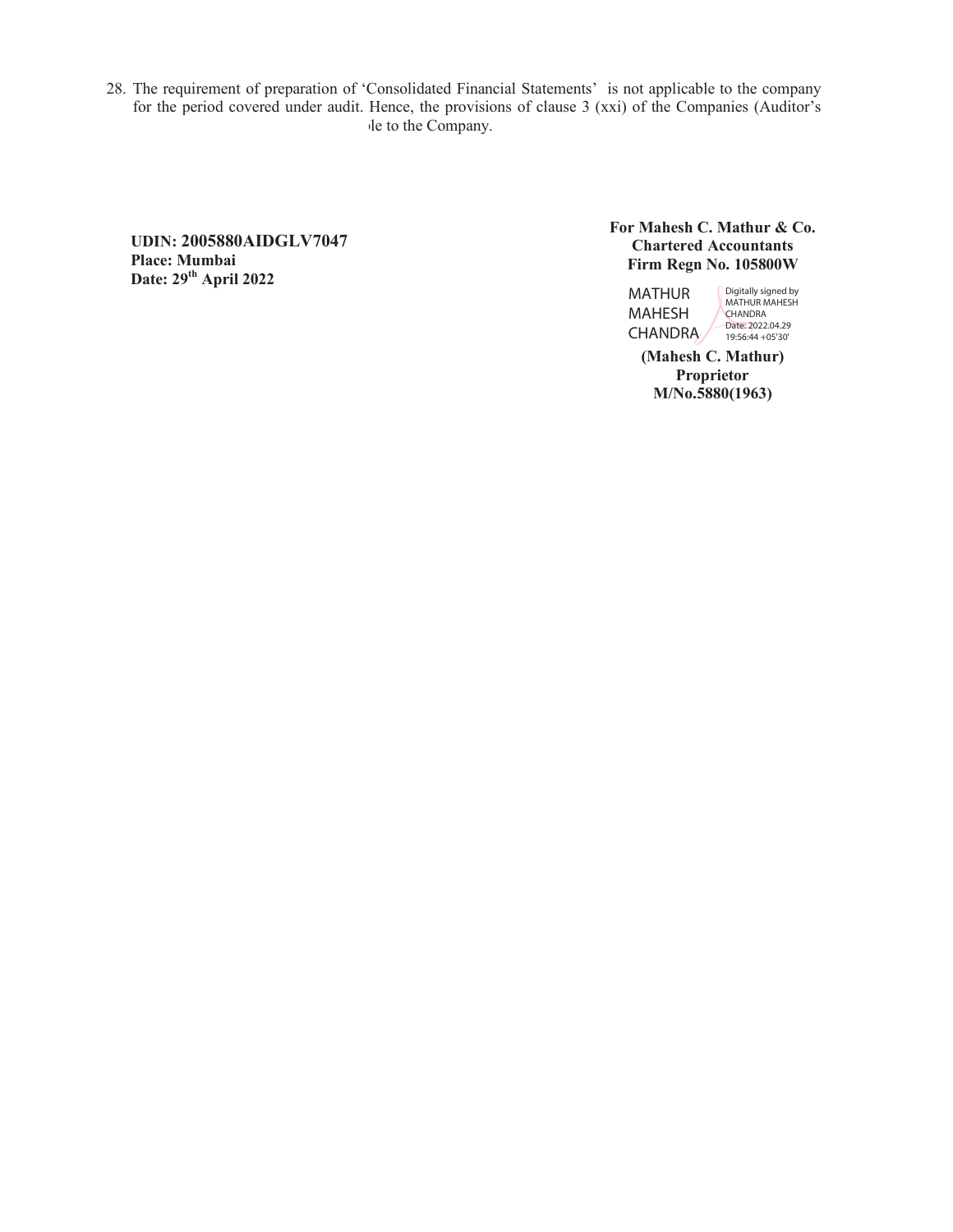# **ANNEXURE "B" AS REFERRED TO IN PARAGRAPH 5 OF OUR AUDIT REPORT OF EVEN DATE ON ACCOUNTS OF DAI-ICHI GOSEI CHEMICALS INDIA LIMITED FOR THE YEAR ENDED ON 31ST MARCH, 2022**

## **Report on the Internal Financial Controls under Clause (i) of Sub-section 3 of Section 143 of the Act**

We have audited the internal financial controls over financial reporting of Dai-ichi Gosei Chemicals India Limited ("the Company") as at 31st March, 2022 in conjunction with our audit of the Ind AS Financial Statements of the Company for the year ended on that date.

# **Management's Responsibility for Internal Financial Controls**

The Company's management is responsible for establishing and maintaining internal financial controls based on the internal control over financial reporting criteria established by the Company considering the essential components of internal control stated in the Guidance Note on Audit of Internal Financial Controls over Financial Reporting issued by the Institute of Chartered Accountants of India ("ICAI"). These responsibilities include the design, implementation and maintenance of adequate internal financial controls that were operating effectively for ensuring the orderly and efficient conduct of its business, including adherence to company's policies, the safeguarding of its assets, the prevention and detection of frauds and errors, the accuracy and completeness of the accounting records, and the timely preparation of reliable financial information, as required under the Act.

## **Auditors' Responsibility**

Our responsibility is to express an opinion on the Company's internal financial controls over financial reporting based on our audit. We conducted our audit in accordance with the Guidance Note on Audit of Internal Financial Controls Over Financial Reporting (the "Guidance Note") and the Standards on Auditing issued by ICAI and deemed to be prescribed under Section 143(10) of the Act, to the extent applicable to an audit of internal financial controls, both applicable to an audit of Internal Financial Controls and both issued by the ICAI. Those Standards and the Guidance Note require that we comply with ethical requirements and plan and perform the audit to obtain reasonable assurance about whether adequate internal financial controls over financial reporting was established and maintained and if such controls operated effectively in all material respects.

Our audit involves performing procedures to obtain audit evidence about the adequacy of the internal financial controls system over financial reporting and their operating effectiveness. Our audit of internal financial controls over financial reporting included obtaining an understanding of internal financial controls over financial reporting, assessing the risk that a material weakness exists and testing and evaluating the design and operating effectiveness of internal control based on the assessed risk. The procedures selected depend on the auditor's judgement, including the assessment of the risks of material misstatement of the Ind AS financial statements, whether due to fraud or error.

We believe that the audit evidence we have obtained is sufficient and appropriate to provide a basis for our audit opinion on the Company's internal financial controls system over financial reporting.

# **Meaning of Internal Financial Controls Over Financial Reporting**

A Company's internal financial control over financial reporting is a process designed to provide reasonable assurance regarding the reliability of financial reporting and the preparation of financial statements for external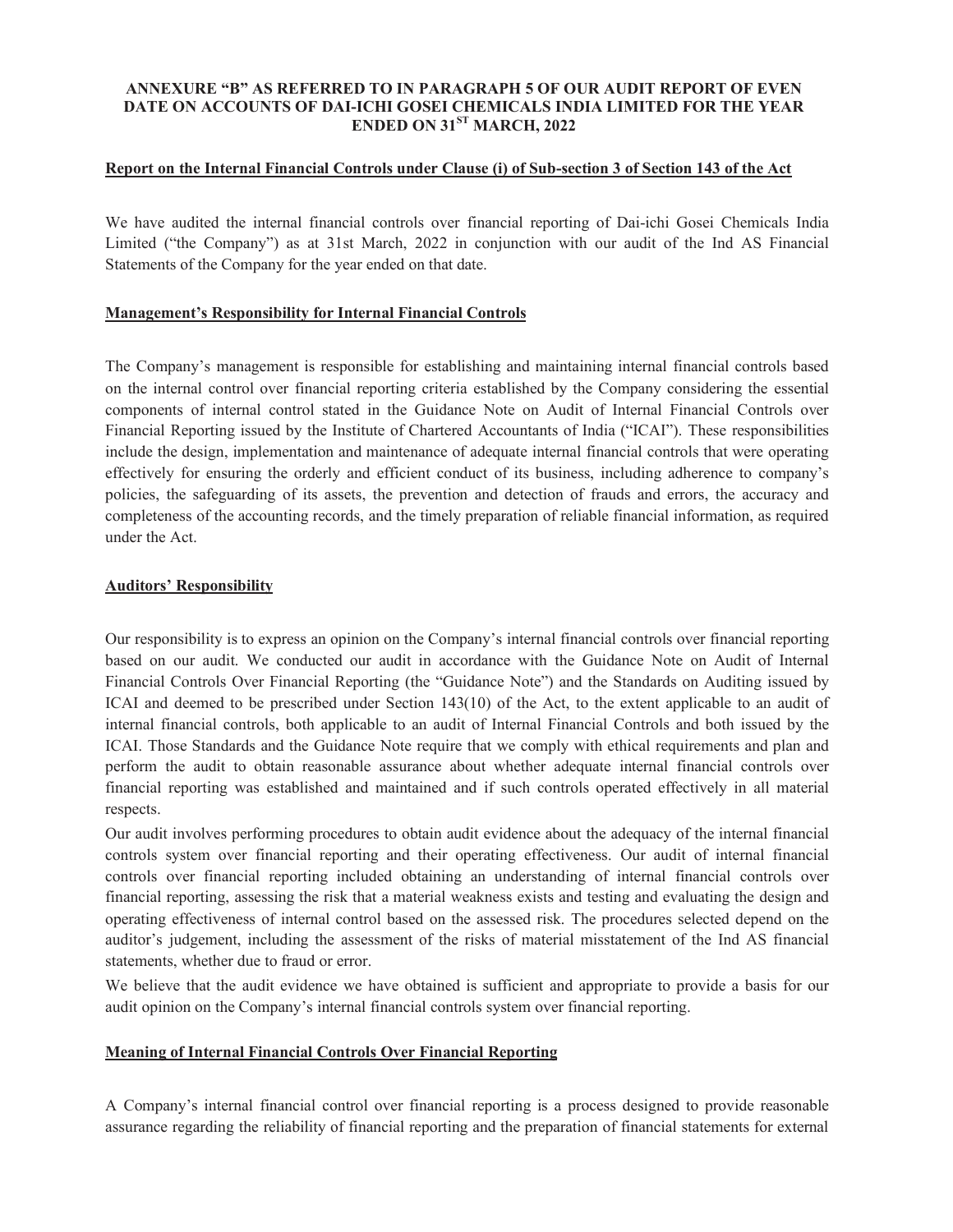purposes in accordance with generally accepted accounting principles. A Company's internal financial control over financial reporting includes those policies and procedures that:

(a) pertain to the maintenance of records that, in reasonable detail, accurately and fairly reflect the transactions and dispositions of the assets of the company;

(b) provide reasonable assurance that transactions are recorded as necessary to permit preparation of financial statements in accordance with generally accepted accounting principles and that receipts and expenditures of the Company are being made only in accordance with authorisations of management and directors of the company; and

(c) provide reasonable assurance regarding prevention or timely detection of unauthorised acquisition, use, or disposition of the company's assets that could have a material effect on the financial statements.

# **Inherent Limitations of Internal Financial Controls Over Financial Reporting**

Because of the inherent limitations of internal financial controls over financial reporting, including the possibility of collusion or improper management override of controls, material misstatements due to error or fraud may occur and not be detected. Also, projections of any evaluation of the internal financial controls over financial reporting to future periods are subject to the risk that the internal financial control over financial reporting may become inadequate because of changes in conditions, or that the degree of compliance with the policies or procedures may deteriorate.

### **Opinion**

In our opinion, the Company has, in all material respects, adequate internal financial controls system over financial reporting, based on the internal control over financial reporting criteria established by the Company considering the essential components of internal control stated in the Guidance Note on Audit of Internal Financial Controls Over Financial Reporting issued by the Institute of Chartered Accountants of India.

> **For Mahesh C. Mathur & Co. Chartered Accountants Firm Regn No. 105800W**

> > MATHUR MAHESH / CHANDRA 19:57:43 +05'30' Digitally signed by MATHUR MAHESH **CHANDRA** Date: 2022.04.29

**(Mahesh C. Mathur) Proprietor M/No.5880(1963)**

**UDIN: 2005880AIDGLV7047 Place: Mumbai Date: 29th April 2022**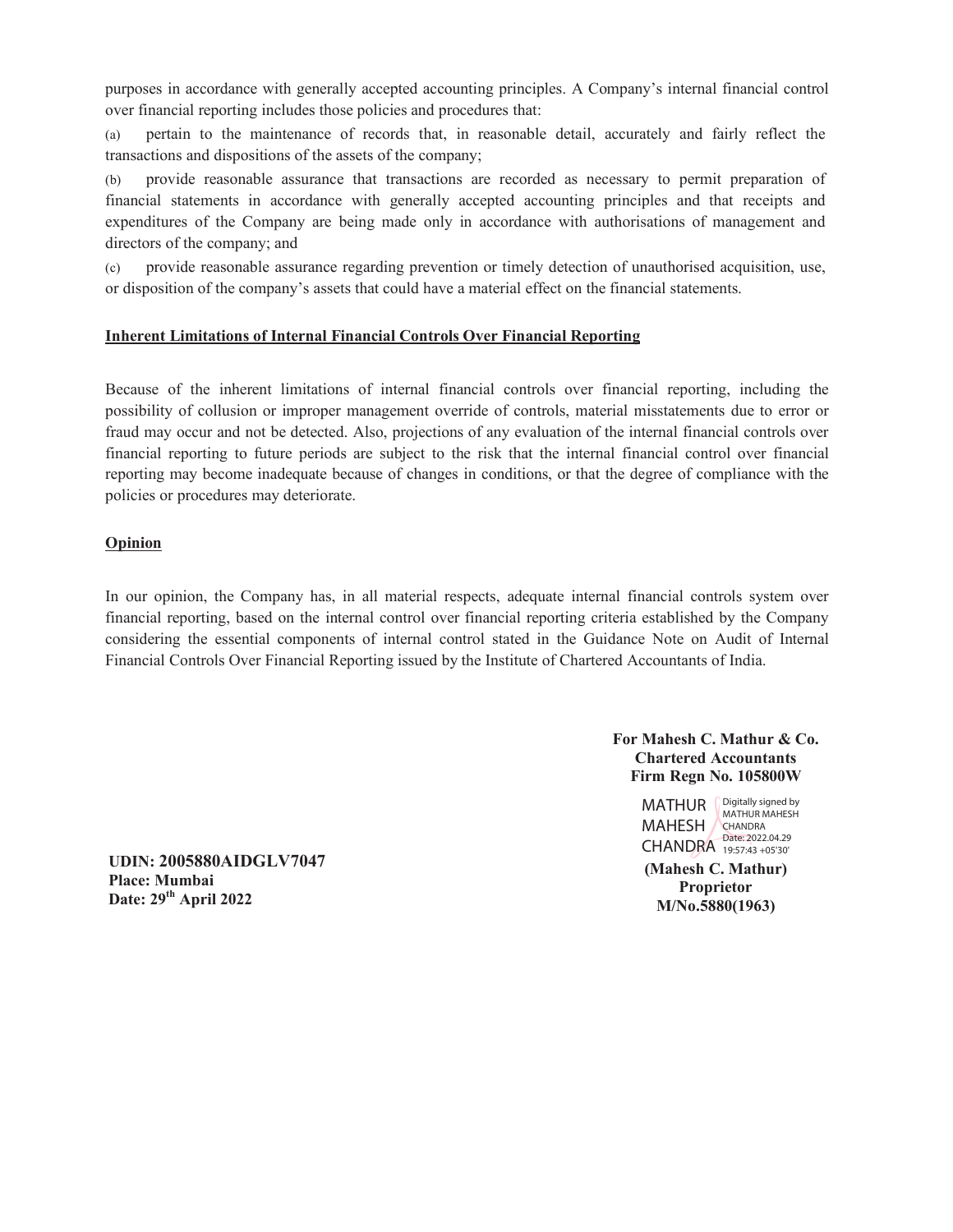| <b>Balance Sheet as at 31st March, 2022</b> |  |  |  |  |  |  |  |
|---------------------------------------------|--|--|--|--|--|--|--|
|---------------------------------------------|--|--|--|--|--|--|--|

|                       |                                                                                          |              | 31-03-2022 31-03-2021 |                                                             |
|-----------------------|------------------------------------------------------------------------------------------|--------------|-----------------------|-------------------------------------------------------------|
|                       | Particulars                                                                              | <b>Notes</b> | Rupee                 | Rupee                                                       |
|                       | <b>ASSETS</b>                                                                            |              |                       |                                                             |
| $\mathbf{1}$          | <b>Current assets</b><br>a) Cash and cash equivalents                                    | 1            |                       | 1,64,276 2,31,091                                           |
|                       | b) Other assets<br><b>Total Assets</b>                                                   | 2            | 96<br>1,64,372        | 96<br>2,31,187                                              |
|                       | <b>EQUITY AND LIABILITIES</b>                                                            |              |                       |                                                             |
| 1                     | <b>Equity</b><br>a) Share Capital                                                        | 3            | 5,00,000              | 5,00,000                                                    |
|                       | b) Other Equity                                                                          | 4            |                       | $\frac{(3,45,031)}{1,54,969}$ $\frac{(2,78,216)}{2,21,784}$ |
| $\mathbf{2}$          | <b>Liabilities</b>                                                                       |              |                       |                                                             |
|                       | <b>Current liabilities</b><br><b>Other Financial Liabilities</b><br>a) Other Liabilities | 5            | 9,403                 | 9,403                                                       |
|                       | <b>Total Equity and Liabilities</b>                                                      |              | 1,64,372              | $\sqrt{2,31,187}$                                           |
|                       |                                                                                          |              |                       |                                                             |
| Notes to the accounts |                                                                                          | 8            |                       |                                                             |

As per our report attched For Mahesh C. Mathur & Co. For and on behalf of the Board Chartered Accountants CIN :U24100MH1991PLC059922 Firm Reg. No. 105800W

MATHUR MAHESH<br>CHANDRA Digitally signed by MATHUR MAHESH CHANDRA Date: 2022.04.29 19:31:43 +05'30'

Mahesh C. Mathur S. F. Vakil Proprietor (Director) Membership No. 5880 (1963) DIN : 00002519

Place : Mumbai (Director) Date : 29/04/2022 DIN : 06645876 UDIN:22005880AIDGLV7047

Shernaz Firoze Vakil Date: 2022.04.29 Digitally signed by Shernaz Firoze Vakil 20:18:44 +05'30'

Jahangir Firoze Vakil Digitally signed by Jahangir Firoze Vakil Date: 2022.04.29 20:22:34 +05'30'

J. F. Vakil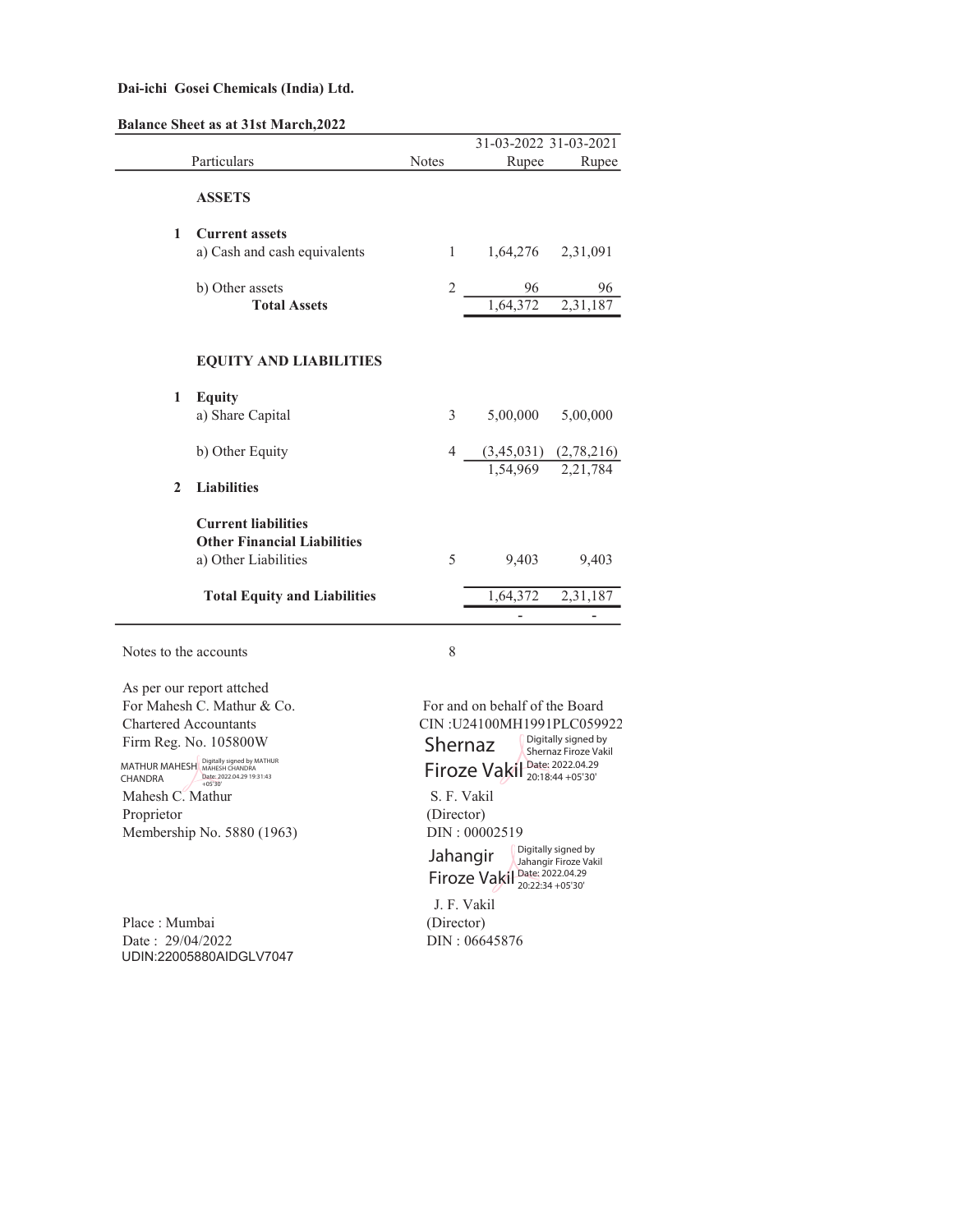| Statement of Profit and Loss for the year ended 31st March, 2022 |  |  |  |  |  |  |  |  |
|------------------------------------------------------------------|--|--|--|--|--|--|--|--|
|------------------------------------------------------------------|--|--|--|--|--|--|--|--|

|                   |                                                                                                                                                                                                                                    |                     | 31-03-2022 31-03-2021                                                         |                      |
|-------------------|------------------------------------------------------------------------------------------------------------------------------------------------------------------------------------------------------------------------------------|---------------------|-------------------------------------------------------------------------------|----------------------|
|                   | Particulars                                                                                                                                                                                                                        | Notes               | Rupee                                                                         | Rupee                |
|                   |                                                                                                                                                                                                                                    |                     |                                                                               |                      |
| Ι<br>П            | <b>REVENUE</b><br>Revenue from operations                                                                                                                                                                                          |                     |                                                                               |                      |
| Ш                 | Other income                                                                                                                                                                                                                       | 6                   | 2,879                                                                         | 10,220               |
|                   | <b>Total Revenue</b>                                                                                                                                                                                                               |                     | 2,879                                                                         | 10,220               |
|                   |                                                                                                                                                                                                                                    |                     |                                                                               |                      |
| IV                | <b>EXPENSES</b>                                                                                                                                                                                                                    |                     |                                                                               |                      |
|                   | Other expenses                                                                                                                                                                                                                     | 7                   | $\frac{69,694}{69,694}$                                                       | 13,226               |
|                   | <b>Total expenses</b>                                                                                                                                                                                                              |                     |                                                                               | 13,226               |
| V                 | Profit/(Loss) before exceptional and extraordinary items and tax                                                                                                                                                                   |                     | (66, 815)                                                                     | (3,006)              |
| VI                | Exceptional items                                                                                                                                                                                                                  |                     |                                                                               |                      |
| VII               | Profit/(Loss) before extraordinary items and tax                                                                                                                                                                                   |                     | (66, 815)                                                                     | (3,006)              |
| VIII              | Extraordinary items                                                                                                                                                                                                                |                     |                                                                               |                      |
| IX                | Profit/(Loss) before tax                                                                                                                                                                                                           |                     | (66, 815)                                                                     | (3,006)              |
| X                 | <b>TAX EXPENSES</b>                                                                                                                                                                                                                |                     |                                                                               |                      |
|                   | i) Less : Current Tax                                                                                                                                                                                                              |                     |                                                                               |                      |
|                   | ii) Add : Tax adjustment for earlier years                                                                                                                                                                                         |                     |                                                                               |                      |
|                   |                                                                                                                                                                                                                                    |                     |                                                                               |                      |
| XI                | Profit/(Loss) for the period from continuing operations                                                                                                                                                                            |                     | (66, 815)                                                                     | (3,006)              |
| XII               | Profit from discontinuing operations                                                                                                                                                                                               |                     |                                                                               |                      |
| XIII              | Less : Tax expenses on discontinuing operations                                                                                                                                                                                    |                     |                                                                               |                      |
| XIV               | Profit/(Loss) from discontinuing operations                                                                                                                                                                                        |                     |                                                                               |                      |
| XV                | Profit/)Loss) for the period                                                                                                                                                                                                       |                     | (66, 815)                                                                     | (3,006)              |
| XVI               | <b>Other Comprehensive Income</b><br>Items that will not be reclassified to Profit or Loss<br>Remeasurments of posts-employments benefit obligation<br>Income tax related to items that will not be reclassified to Profit or Loss |                     |                                                                               |                      |
|                   | Other Comprehensive Income for the year, net of Income Tax                                                                                                                                                                         |                     |                                                                               |                      |
| XVII              | Total Comprehensive Income/(Loss) for the period                                                                                                                                                                                   |                     | (66, 815)                                                                     | (3,006)              |
| XVIII             | Earning per equity share:                                                                                                                                                                                                          |                     |                                                                               |                      |
|                   | 1) Basic                                                                                                                                                                                                                           |                     | (1.34)                                                                        | (0.06)               |
|                   | 2) Diluted                                                                                                                                                                                                                         |                     | (1.34)                                                                        | (0.06)               |
|                   | Notes to the accounts                                                                                                                                                                                                              | 8                   |                                                                               |                      |
|                   | As per our report attched                                                                                                                                                                                                          |                     |                                                                               |                      |
|                   |                                                                                                                                                                                                                                    |                     |                                                                               |                      |
|                   | For Mahesh C. Mathur & Co.                                                                                                                                                                                                         |                     | For and on behalf of the Board                                                |                      |
|                   | <b>Chartered Accountants</b><br>Firm Reg. No. 105800W                                                                                                                                                                              |                     | CIN: U24100MH1991PLC059922<br>Digitally signed by                             |                      |
| <b>MATHUR</b>     | Digitally signed by MATHUR                                                                                                                                                                                                         | Shernaz             |                                                                               | Shernaz Firoze Vakil |
| MAHESH<br>CHANDRA | MAHESH CHANDRA<br>Date: 2022.04.29 19:41:27<br>$+05'30'$                                                                                                                                                                           | <b>Firoze Vakil</b> | Date: 2022.04.29<br>20:19:21 +05'30'                                          |                      |
| Mahesh C. Mathur  |                                                                                                                                                                                                                                    | S. F. Vakil         |                                                                               |                      |
| Proprietor        |                                                                                                                                                                                                                                    | (Director)          |                                                                               |                      |
|                   | Membership No. 5880 (1963)                                                                                                                                                                                                         | DIN: 00002519       |                                                                               |                      |
|                   |                                                                                                                                                                                                                                    | Jahangir            | Digitally signed by<br>Jahangir Firoze Vakil<br>Firoze Vakil Date: 2022.04.29 |                      |

Place : Mumbai (Director)<br>Date : 29/04/2022 DIN : 06645876 Date : 29/04/2022 DIN : 06645876 UDIN:22005880AIDGLV7047

J.F Vakil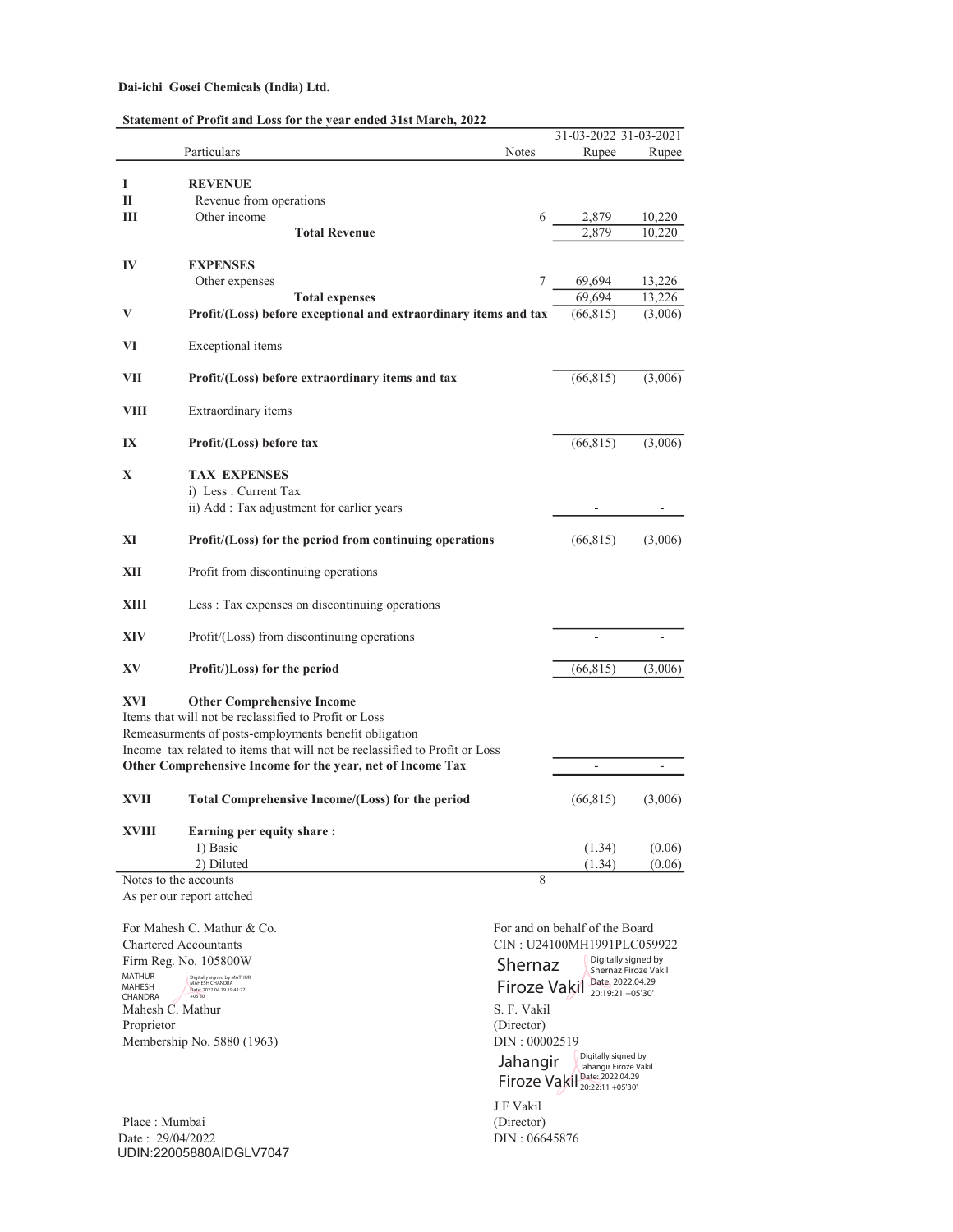## Statement of Cash Flow for the year ended 31st Mar 2022

|               |                                                                   |              | 2021-22   | $2020 - 21$ |
|---------------|-------------------------------------------------------------------|--------------|-----------|-------------|
|               | CASH FLOW FROM OPERATING ACTIVITIES :                             |              |           |             |
| A             | Profit / (Loss) as per accounts                                   |              | (66, 815) | (3,006)     |
|               | Adjustments for:                                                  |              |           |             |
|               | <b>Interest Income</b>                                            |              | 2879      | 10220       |
|               | Operating Profit/(Loss)before Working                             |              |           |             |
|               | Capital Changes                                                   |              | (69, 694) | (13,226)    |
|               | Adjustments for Increase/(Decrease) in                            |              |           |             |
|               | Current Liabilities and provision                                 |              |           |             |
|               | Adjustments for (Increase)/Decrease in<br>Loan and Advances       |              |           |             |
|               | Cash generated from operations                                    |              | (69, 694) | (13,226)    |
|               | Income tax (net)                                                  |              |           |             |
|               | Net Cash from Operating Activities                                | $\mathsf{A}$ | (69, 694) | (13,226)    |
| B             | CASH FLOW FROM INVESTING ACTIVITIES :                             |              |           |             |
|               | Interest received                                                 |              | 2,879     | 10,220      |
|               | Purchase of Investments                                           |              |           |             |
|               | Net Cash from Investing Activities                                | B            | 2,879     | 10,220      |
| $\mathcal{C}$ | CASH FLOW FROM FINANCING ACTIVITIES :                             |              |           |             |
|               | Net Cash from Financing activities                                | C            |           |             |
|               | Net Increase/(Decrease) in Cash and Cash<br>Equivalents $(A+B+C)$ |              | (66, 815) | (3,006)     |
|               | Cash & Cash Equivalents at beginning of the year                  |              | 2,31,091  | 2,34,097    |
|               | Cash & Cash Equivalents at close of the year                      |              | 1,64,276  | 2,31,091    |

Notes :

The Cash Flow Statement has been prepared under the indirect method as set out in the Accounting Standard-3: "Cash Flow Statements"

| As per our report attached                                           |                                                          |  |
|----------------------------------------------------------------------|----------------------------------------------------------|--|
| For Mahesh C. Mathur & Co.                                           | For and on behalf of the Board                           |  |
| CIN: U24100MH1991PLC059922<br><b>Chartered Accountants</b>           |                                                          |  |
| Firm Reg. No. 105800W                                                | Shernaz<br>Digitally signed by Shernaz Firoze Vakil      |  |
| Digitally signed by MATHUR<br>MAHESH CHANDRA<br><b>MATHUR MAHESH</b> | Date: 2022.04.29 20:19:48 +05'30<br>Firoze Vakil         |  |
| Date: 2022.04.29 19:42:52<br><b>CHANDRA</b><br>$+05'30'$             | S. F. Vakil                                              |  |
| Mahesh C. Mathur                                                     | (Director)                                               |  |
| Proprietor                                                           | DIN: 00002519                                            |  |
| Membership No: 5880 (1963)                                           | Digitally signed by<br>Jahangir<br>Jahangir Firoze Vakil |  |
|                                                                      | Date: 2022.04.29<br>Firoze Vakil<br>$20:21:43 + 05'30'$  |  |
|                                                                      | J.F Vakil                                                |  |
| Place: Mumbai                                                        | (Director)                                               |  |
| Date: 29/04/2022                                                     | DIN: 06645876                                            |  |
| UDIN:22005880AIDGLV7047                                              |                                                          |  |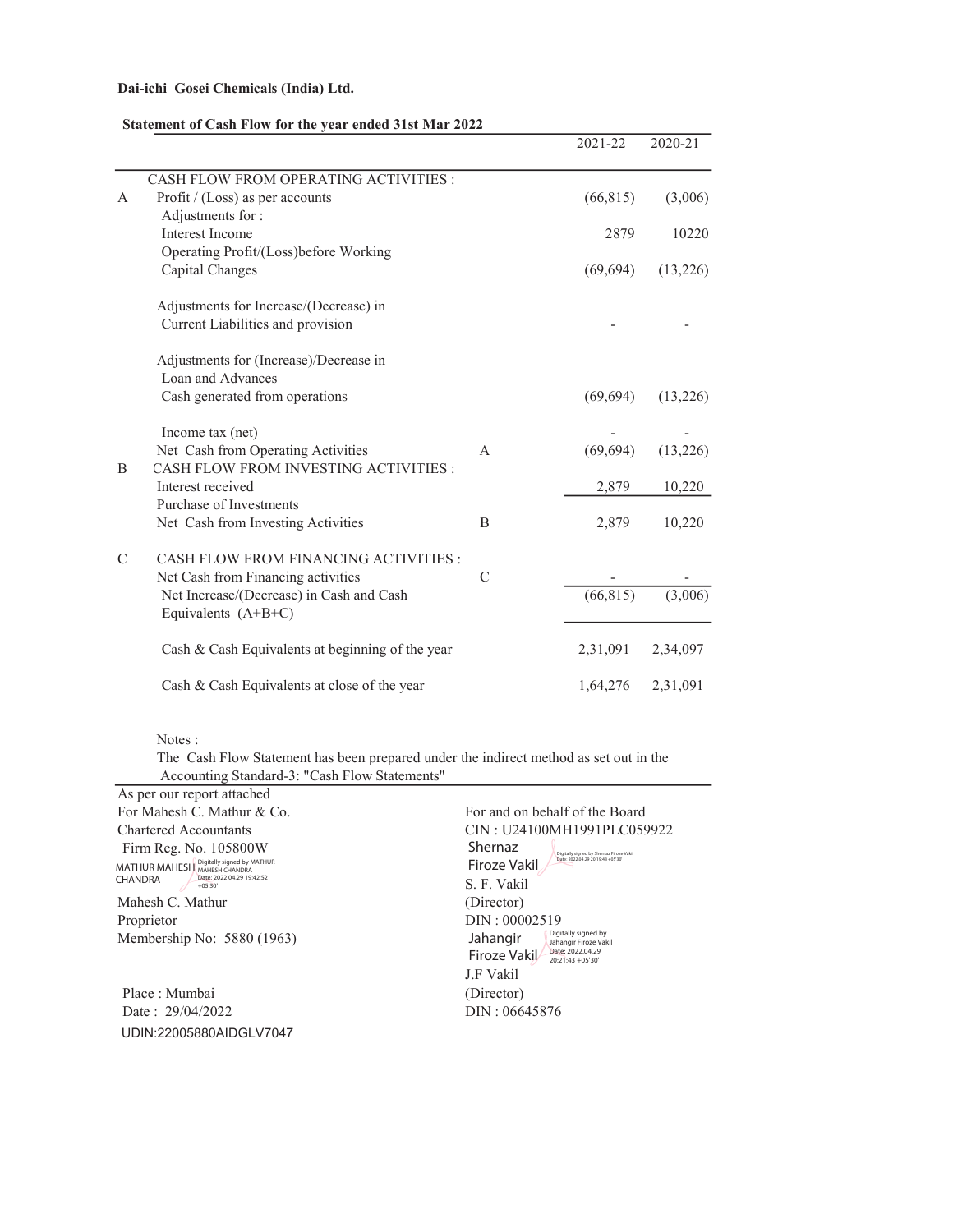### Schedules annexed to and forming part of accounts for the year ended 31st March 2022

|   |                                                                                                        | 31-03-2022  | $31 - 03 - 2021$ |
|---|--------------------------------------------------------------------------------------------------------|-------------|------------------|
|   | Particulars                                                                                            | Rupee       | Rupee            |
|   |                                                                                                        |             |                  |
| 1 | <b>Current assets</b>                                                                                  |             |                  |
|   | d) Cash and cash equivalents :                                                                         |             |                  |
|   | i) Cash and Cash equivalents                                                                           |             |                  |
|   | a) Balance with banks                                                                                  | 1,63,889    | 55,704           |
|   | b) Cash on hand                                                                                        | 387         | 387              |
|   |                                                                                                        | 1,64,276    | 56,091           |
|   | iv) Deposits :                                                                                         |             |                  |
|   | With more than 12 months maturity                                                                      |             | 1,75,000         |
|   | Total                                                                                                  | 1,64,276    | 2,31,091         |
| 2 | <b>Other Assets</b>                                                                                    |             |                  |
|   | Loan and Advances:                                                                                     |             |                  |
|   | i) Income Tax (net of provision)                                                                       | 96          | 96               |
|   |                                                                                                        | 96          | 96               |
|   |                                                                                                        |             |                  |
| 3 | Share capital                                                                                          |             |                  |
|   | Authorised                                                                                             |             |                  |
|   | 50,00,000 (P.Y.: 50,00,000) Equity                                                                     | 5,00,00,000 | 5,00,00,000      |
|   | shares of Rs.10 each.                                                                                  |             |                  |
|   | Issued, subscribed and paid -up                                                                        |             |                  |
|   | 50,000 (P.Y: 50,000) Equity                                                                            |             |                  |
|   | shares of Rs.10 each fully paid up.                                                                    | 5,00,000    | 5,00,000         |
|   |                                                                                                        | 5,00,000    | 5,00,000         |
|   | (Of the above, 48,500 shares are held by Holding                                                       |             |                  |
|   | Company - Dai-ichi Karkaria Ltd.)                                                                      |             |                  |
|   | The company has only one class of shares referred to as Equity shares of Rs. 10 each. Equity holder is |             |                  |
|   | entitled to one vote per share.                                                                        |             |                  |
|   | The details of shareholders holding more than 5% shares as at 31/3/2022 is set out below :             |             |                  |
|   | Name of share holders                                                                                  | Nos of      | Nos of           |
|   |                                                                                                        | Shares      | Shares           |
|   | Dai-ichi Karkaria Ltd.                                                                                 | 48,500      | 48,500           |
|   |                                                                                                        |             |                  |
| 4 | <b>Other Equity</b>                                                                                    |             |                  |
|   | f) Surplus                                                                                             |             |                  |
|   | As per last balance sheet                                                                              | (2,78,216)  | (2,75,210)       |
|   | Add : Transferred Surplus from Current year                                                            |             |                  |
|   | statement of and Profit and Loss                                                                       | (66, 815)   | (3,006)          |
|   | Total                                                                                                  | (3,45,031)  | (2,78,216)       |
|   |                                                                                                        |             |                  |

9,403 9,403

- 5 Other Financial Liabilities
	- Other Liabilities 9,403 9,403 9,403 9,403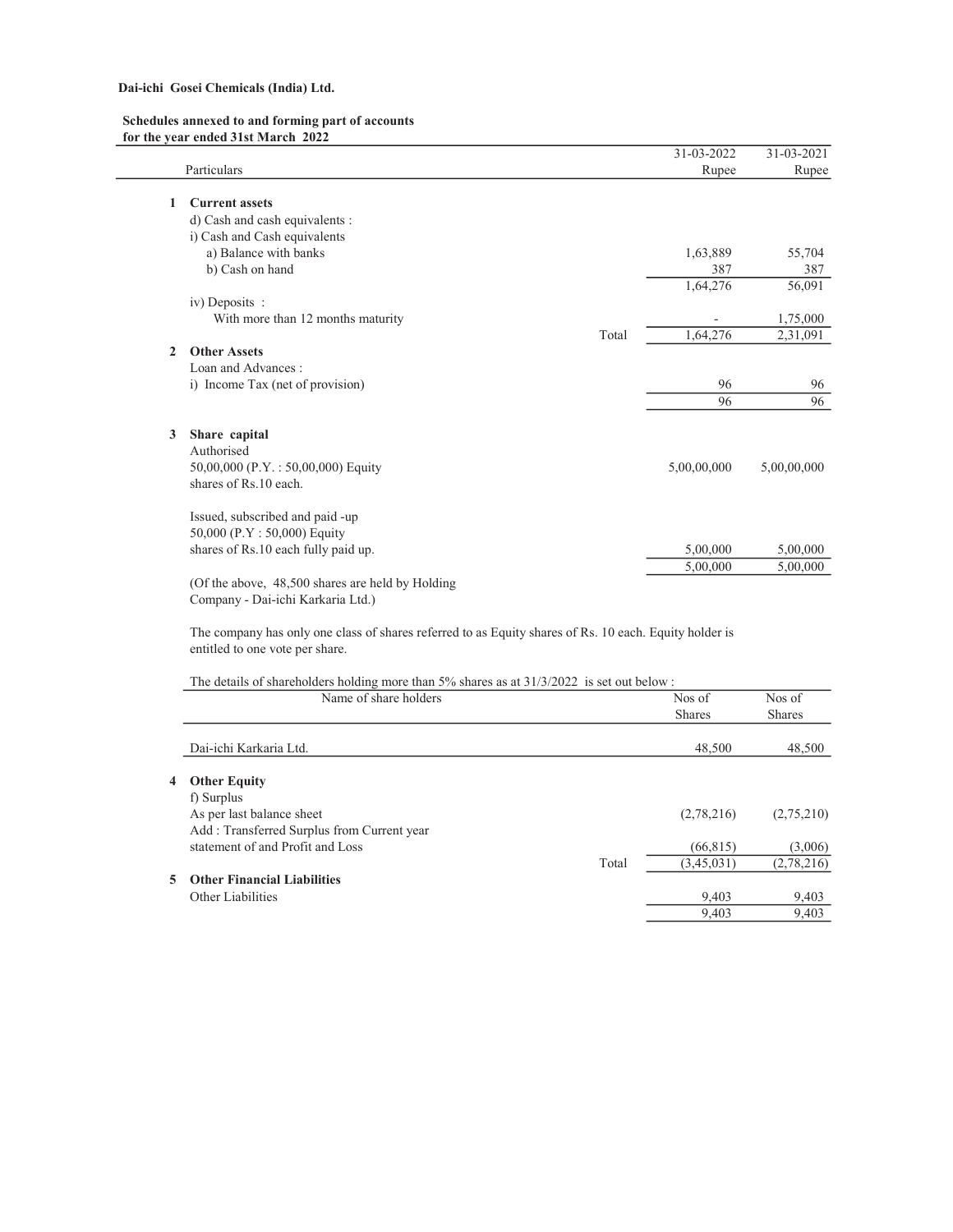| Schedules annexed to and forming part of accounts |
|---------------------------------------------------|
| for the vear ended 31st March 2022                |

|   | for the year ended 31st March 2022    |       | <b>FY 21-22</b> | FY 20-21   |
|---|---------------------------------------|-------|-----------------|------------|
|   |                                       |       | 31-03-2022      | 31-03-2021 |
|   | Particulars                           |       | Rupee           | Rupee      |
| 6 | Other income:<br>a) Interest (gross): |       |                 |            |
|   | <b>Banks</b>                          |       | 2,879           | 10,220     |
|   | Others                                |       |                 |            |
|   |                                       | Total | 2,879           | 10,220     |
| 7 | Other expenses :                      |       |                 |            |
|   | Rates and taxes                       |       |                 |            |
|   | Bank charges                          |       | 487             | 826        |
|   | Legal and professional fees           |       | 56,807          |            |
|   | Audit fees                            |       | 11,800          | 11,800     |
|   | Miscellaneous expenses                |       | 600             | 600        |
|   |                                       | Total | 69,694          | 13,226     |
|   |                                       |       |                 |            |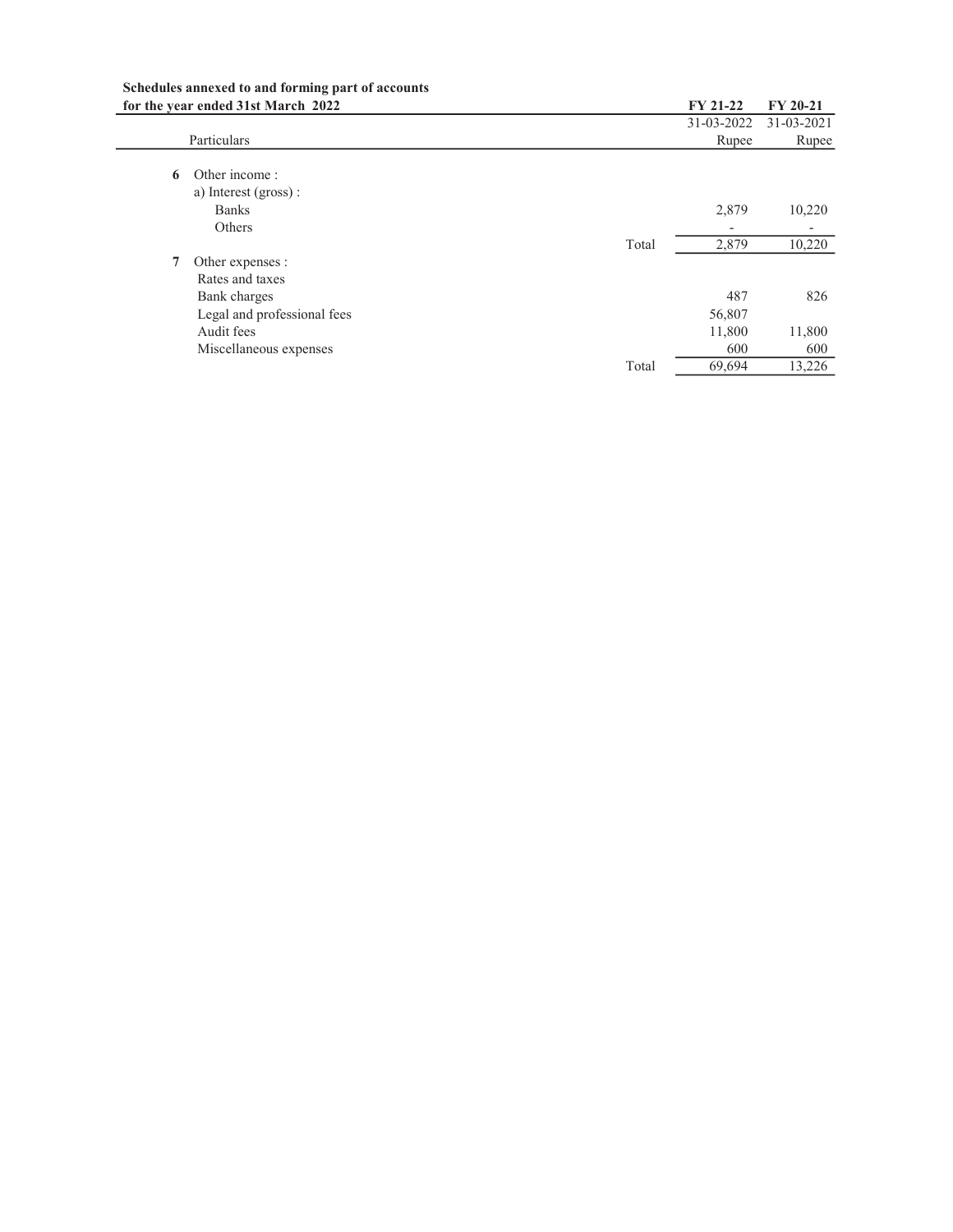#### A - SIGNIFICANT ACCOUNTING POLICIES:

- 1. BASIS OF ACCOUNTING:
	- i) The financial statements are prepared under historical cost convention and on accrual basis and are in compliance with the Accounting Standards notified under Companies (Accounting Standard rules) 2206 as amended and are in accordance with the requirements of the Companies Act, 2013.
	- ii) This is First- time adoption of Ind AS. There is no adjustment due to adoption of Ind AS.

### 2. FIXED TANGIBLE AND INTANGIBLE ASSETS:

- a) Capitalized at cost of acquisition or construction, including directly attributable charges for bringing the assets to their working conditions for use.
- b) Expenditure relating to existing fixed tangible assets is added to the cost of the assets where it increases the performance /life of the assets as assessed earlier.
- c) Fixed tangible assets are eliminated from financial statements on their disposal.

#### 3. DEPRECIATION:

 The Company provides for depreciation on the fixed tangible assets on straight line method for the full year, at the rates prescribed from time to time under Schedule II of the Companies Act, 2013.

### 4. BORROWING COSTS:

 Borrowing costs that are attributable to the acquisitions, constructions or production of qualifying assets are capitalized as part of the cost of such assets. A qualifying asset is an asset which takes a period of twelve months or more to get ready for its intended use or sale. All other borrowing costs are recognized as expense, in the period in which they are incurred.

### 5. TAXES ON INCOME:

 Tax on income for the current period is determined on the basis of taxable income and tax credits computed in accordance with the provisions of the Income Tax Act 1961.

Deferred tax is recognized on timing differences between the accounting income and the taxable income for the year and quantified using the tax rates and laws enacted or substantively enacted as on the Balance Sheet date.

 At present since the Company is not carrying on any business; there is no transaction for timing difference to account assets/liabilities on this account.

 Deferred tax assets are recognized and carried forward to the extent that there is a virtual certainty that sufficient future taxable income will be available against which such deferred tax assets can be realized.

### 6. FOREIGN CURRENCY

 Foreign Currency transactions are accounted for at the rates prevailing on the dates of transactions Foreign currency current assets and current liabilities are reinstated at rates prevailing at the year-end and if the resultant difference is a net gain/loss, the same is credited/debited to the Profit and Loss Account.

 Foreign currency assets and liabilities covered by forward contracts are reinstated at the contracted rates. The exchange differences on settlement/conversion are adjusted to:

I) Cost of fixed assets, if foreign currency liability relates to fixed assets.

 II) Profit and Loss account in other cases, wherever forward contracts are entered into, the exchange differences are dealt with in Profit and Loss account over the period of contracts.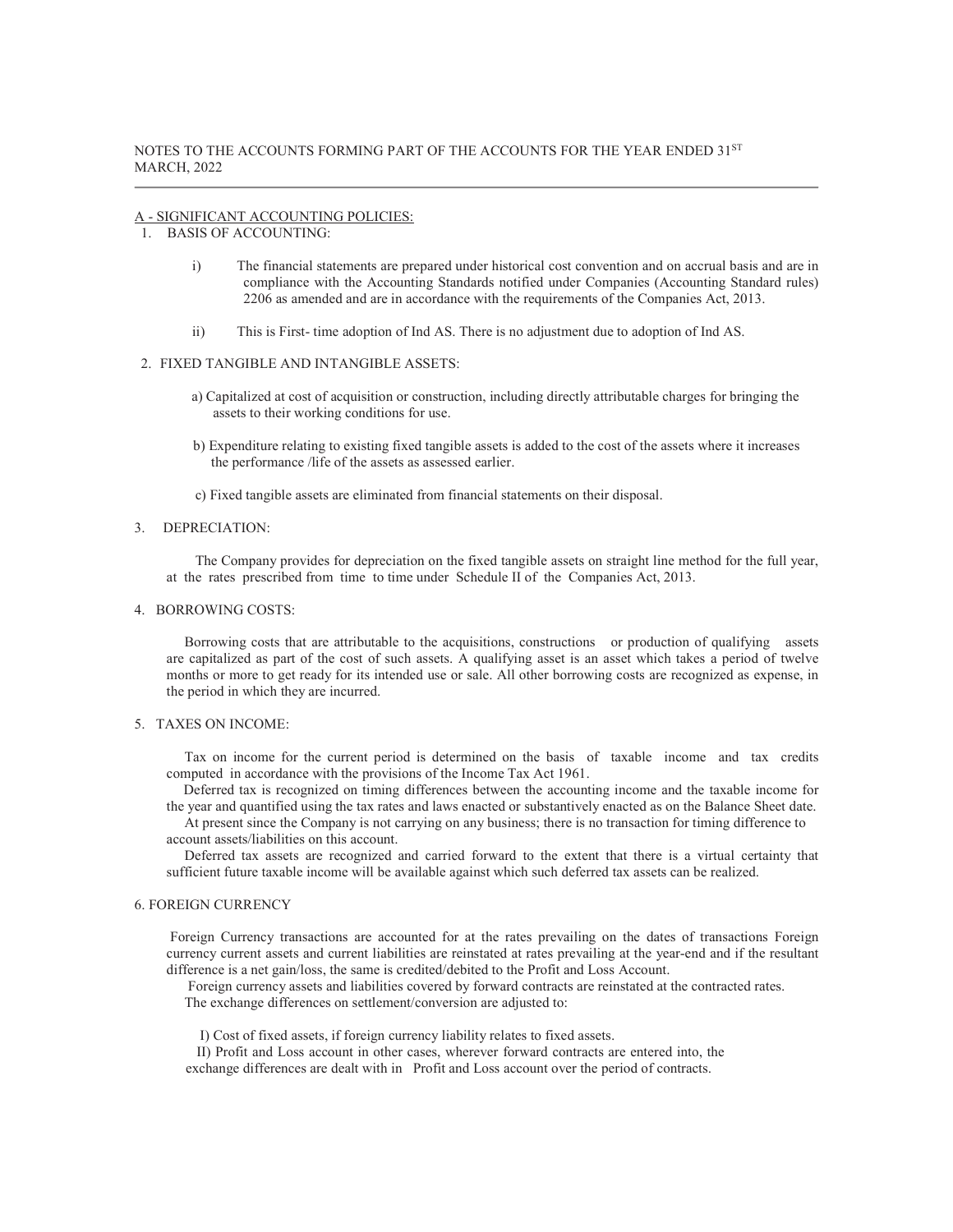At present, the Company has no transaction on this account.

### 7. CONTINGENCIES AND EVENTS OCCURRING AFTER THE BALANCE SHEET DATE:

 Accounting for contingencies (gains & losses) arising out of contractual obligations, are made only on the basis of mutual acceptances.

 Events occurring after the Balance Sheet date, where material, are considered up-to the date of adoption of the accounts.

#### B - OTHER NOTES:

1. The Company had been incorporated on 22nd January, 1991 for a proposed project for the manufacture of Polyacrylamide (PAAM). The said project was subsequently transferred to M/s Dai-ichi Karkaria Limited (Promoters) in terms of tripartite agreement dated 28th June, 1994, and the Company has not yet transacted any business. However, the accounts are prepared on a going concern basis since the Board of Directors has plans for undertaking other profitable activities in the near future.

2. Estimated amount of contracts remaining to be executed on capital account and not provided for (net of advances) is Rs...Nil/- (Previous year Rs..Nil).

3. Provision has been made for Income-tax in view of the Profit after considering other deductions available under the Income Tax Act, 1961.

4. Balances in Sundry Creditors, Current Liabilities are subject to confirmations, reconciliations and consequent adjustments, if any.

| 5. Expenditure in Foreign Currency (Rs.) | $2021 - 22$<br>Nil | 2020-21<br>Nil. |
|------------------------------------------|--------------------|-----------------|
| 6. Earning in Foreign Exchange (Rs.)     | 2021-22<br>Nil     | 2020-21<br>Nil  |

7. Disclosures as required by Accounting Standard (AS) 18 Related Party Disclosures: i) List of Related Parties

| Sr. | Name of Related Parties        | Relationshin    |
|-----|--------------------------------|-----------------|
| No. |                                |                 |
|     | Dai-ichi Karkaria l<br>Limited | Holding Company |

#### ii) Disclosure of Related Party Transactions:

| Sr. | Nature of Transaction     | Name of              | Amount       |
|-----|---------------------------|----------------------|--------------|
| No. |                           | <b>Related Party</b> | (in Rupees)  |
|     |                           |                      |              |
|     |                           |                      |              |
|     | Reimbursement of amount / | Dai-ichi             |              |
|     | Receiving of service      | Karkaria             | Rs. Nil      |
|     |                           | Limited              | (P.Y.Rs.Nil) |

8. The Company has not received any intimation from suppliers regarding their status under the Micro, Small and Medium Enterprises Development Act, 2006 and disclosures, if any, relating to amounts unpaid as at the year end together with interest paid / payable as required under the said Act have not been given.